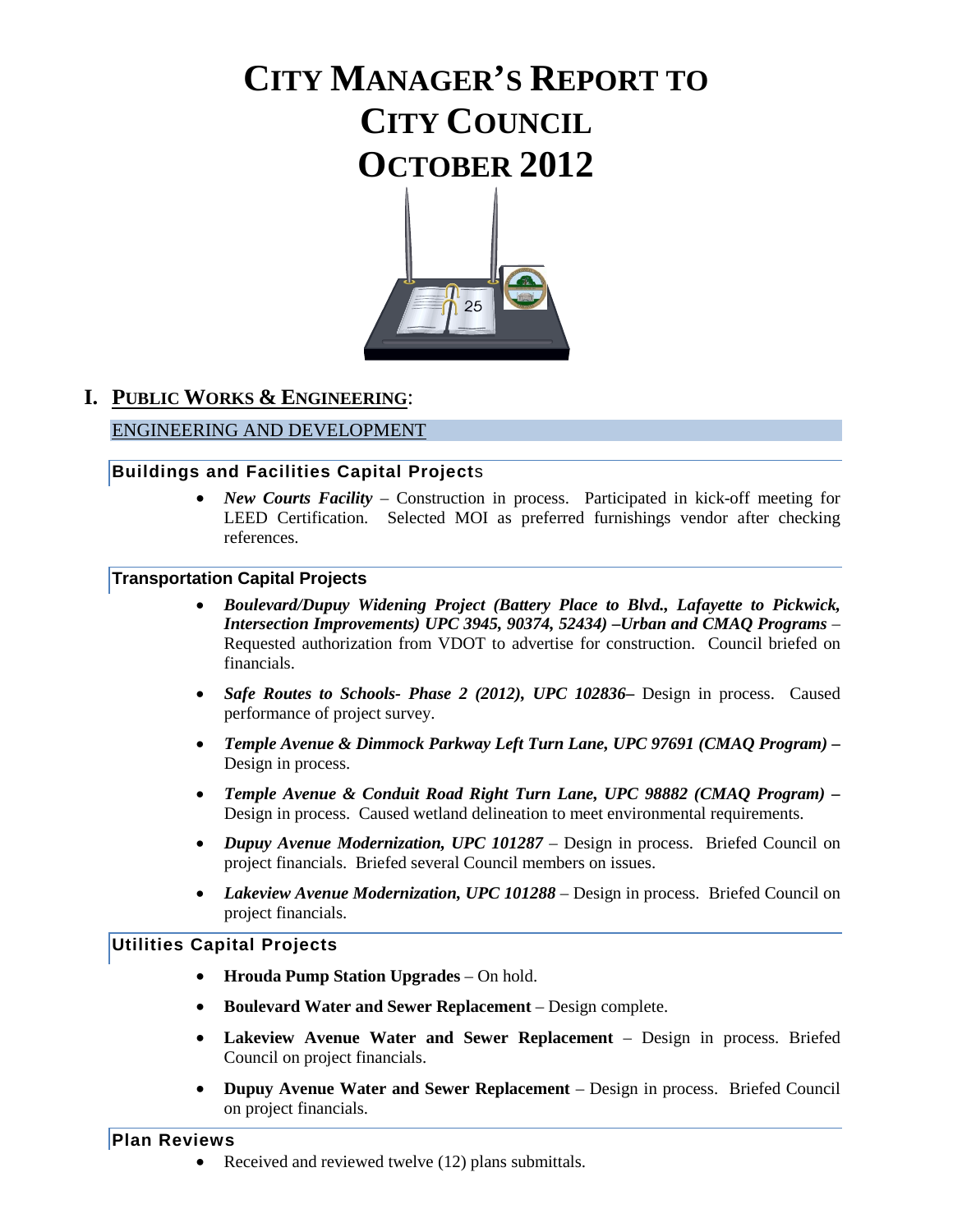# **I. PUBLIC WORKS & ENGINEERING** (CONTINUED):

### **Right-of-Way Permits**

• Issued nine (9) permits and closed out twenty-nine (29) permits.

### **OPERATIONS AND MAINTENANCE**

### **Traffic Operations**

- Replaced/maintained signals, signs, markings and street lighting 59 locations.
- Performed preventative maintenance 4 locations.

### **Vegetation**

- Removed litter from (37) locations, and responded to (02) litter miscellaneous/dead animal requests.
- Trimmed tree limbs/bushes from  $(02)$  locations and responded to  $(03)$  tree miscellaneous request.
- Cut and trimmed grass at (52) locations and responded to (01) grass miscellaneous request.
- Cut and removed a tree that fell during Hurricane Sandy in street on Tussing Lane
- City's contractor removed trimmed and/or grinded tree stumps at (16) locations.
- Started preparing equipment for leaf season beginning November  $5<sup>th</sup>$ .

### **Recycling Center**

• 371 citizens used the Recycling Center to dispose of Category 1 Materials, brush, metal products and other recyclable materials.

### **Storm Water and Drainage**

- Cleaned (39) catch basins, (02) drainage ditches, (03) drainage pipes, (03) curb and gutters, and responded to (03) miscellaneous drainage request.
- Repaired (02) storm sewer pipe.
- Sweeper swept  $(06)$  locations collecting  $(1.5)$  cubic yards of debris.
- Concrete Crew repaired/replaced (76) feet of Curb and Gutter at (07) locations, (08) feet of sidewalk at (01) location and responded to (03) miscellaneous concrete request.
- Repaired three joints of a 36" concrete storm sewer pipe and a Curb Inlet at (01) location.
- Installed (02) handicap ramps at Violet Bank.
- Placed topsoil in a sinkholes at (03) locations on Kennon Point Drive and gravel at (03) locations.

# **Transportation**

- Placed Asphalt in (09) potholes, (06) utility cuts, (04) new curb and gutters, (03) low areas and responded to (02) asphalt miscellaneous request.
- Assisted Concrete crew with replacement of curb and gutters and sidewalks.
- Performed preventive maintenance and prepared trucks and machines for leaf season.
- Placed gravel in alleys at (09) locations.
- Assisted with an oil spill on Hargrave Avenue and a concrete spill at Temple Avenue and Conduit Road.
- All employees on stand-by to assist with Hurricane Sandy from October  $28<sup>th</sup>$  to October  $30<sup>th</sup>$ .
- Transported 50 dump truck loads of topsoil from construction site on Boulevard to Public Works Complex.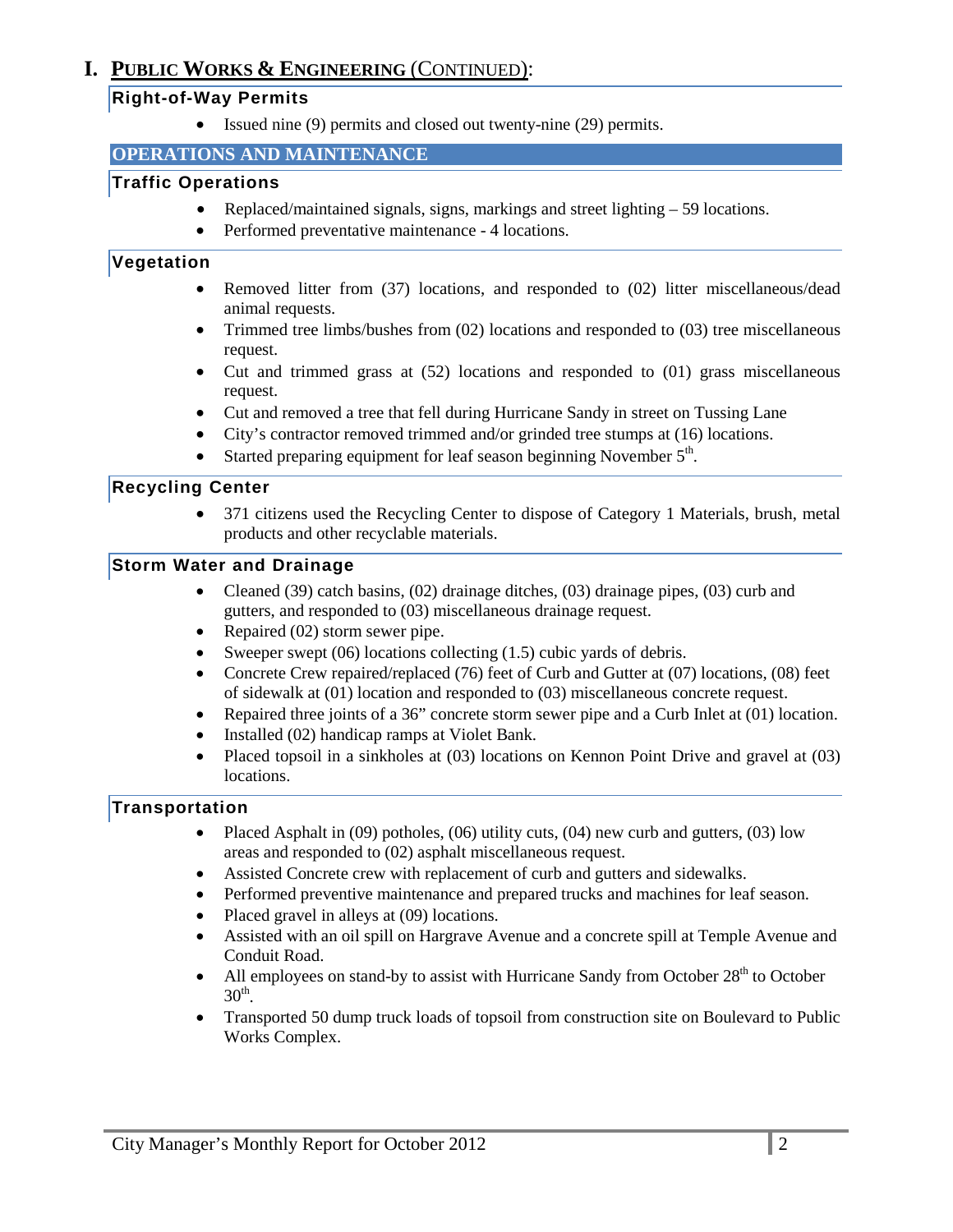# **I. PUBLIC WORKS & ENGINEERING** (CONTINUED):

# **Wastewater Utility**

- Responded to (09) backups, flushed (04) main line, flushed drains at the animal shelter, repaired (03) laterals, replaced (01) cleanout and responded to (04) sewer miscellaneous requests.
- Camera sewer main line at (04) locations.
- Sprayed for sewer roaches at (01) location.
- Removed debris, greased pumps and washed down wet wells at Main Pump Station.
- Responded to overflow due to an electrical issue that was repaired by Dominion Power at Hillcrest Pump Station.
- Installed insulation supports at C&B Pump Station.
- Responded to a high amp alarm, pulled pump removed rocks from pump that was locking up impeller at Appomattox Pump Station.
- Cut tree out of road that fell during storm at Hrouda Pump Station.
- Continue monitoring all pump stations and methane pump daily*.*

# **Water Utility**

- Replaced (15) meters, set (02) new meters, (03) meter tops and (01) meter box.
- Cleaned (03) meter boxes, installed (03) meter setters and responded to (04) meter leaks.
- Repaired (01) main water line and responded to (12) miscellaneous requests.
- Turned water off at (01) location for a citizen to repair a brake in yard.
- Flushed fire hydrant at (02) locations to clear up discolored water.
- Backflow/Cross Connection Technician conducted (67) surveys, (39) completed, (28) incomplete and assisted with locating underground utilities performing (20) hours.
- Collected weekly routine water samples, performed THM's, HAA's sent these to Appomattox River Water Authority's (ARWA) for testing.
- Miss Utility locating required (213) man-hours.
- Night Crew on stand-by to assist with Hurricane Sandy.

# **II. PLANNING & COMMUNITY DEVELOPMENT:**

|                     | Month | YTD |
|---------------------|-------|-----|
| 1. Fence Permits    |       | 24  |
| 2. New Sign Permits |       | 64  |

- Red Lobster 119 Temple Lake Drive
- Celebrate U Salon & Spa 100 Taswell Avenue
- Sun Tan City 613 Southpark Boulevard
- BB&T Bank 2609 Boulevard
- Southside Family & Cosmetic Dentistry 3505 Boulevard
- Allstate 456 Charles Dimmock Parkway
- HCA VA 930 South Avenue, Suite 11
- United Refrigeration 1104 West Roslyn Road
- WaWa 1270 Temple Avenue
- United Smiles Family Dentistry 723 Southpark Boulevard, Suite 11

#### 3. **Neighborhood Revitalization –** 2012 Emergency Home Repair Rehabilitation funding \$46,040.61

- Repairs Completed #0 Repairs in the Works #4
- 520 Colonial Avenue new roof and ceiling repairs projects are out to bid.
- 122 Cameron Avenue patch and paint roof, new furnace projects are out to bid.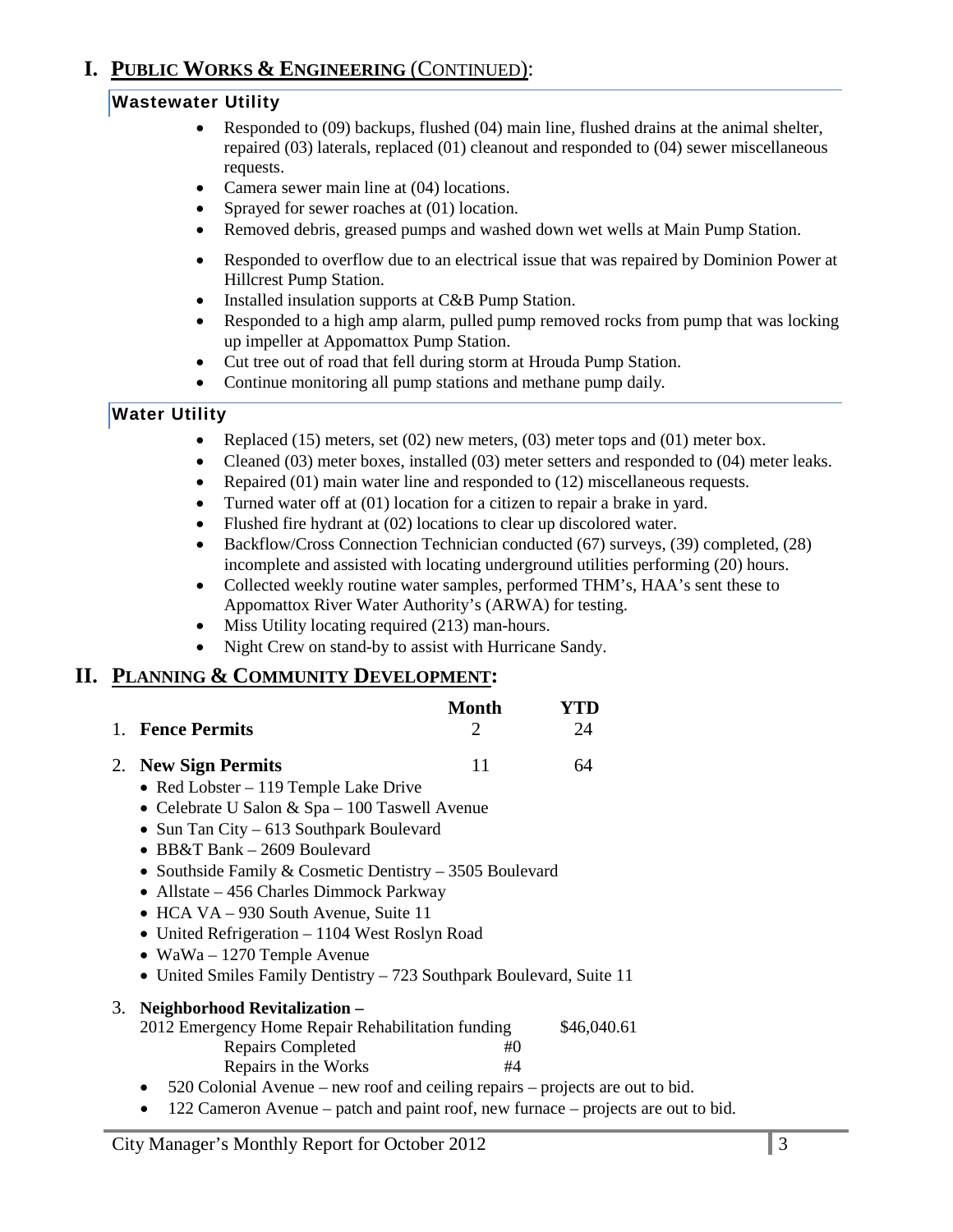# **II. PLANNING & COMMUNITY DEVELOPMENT** (CONTINUED):

- 202 Lafayette Avenue new roof project is out to bid.
- 2102 Snead Avenue new roof, repair porch and bathroom floor projects are out to bid.

#### **Applications being processed #1**

| <b>Property Maintenance</b>      |                  |     | <b>Zoning</b>              |                |     |
|----------------------------------|------------------|-----|----------------------------|----------------|-----|
|                                  | <b>Month</b>     | YTD |                            | <b>Month</b>   | YTD |
| <b>Total Inspections</b>         | 5                | 90  | <b>Total Inspections</b>   | 6              | 46  |
| <b>Violations</b>                | $\overline{2}$   | 54  | Violations                 | 5              | 39  |
| <b>Violations Resolved</b>       | $\boldsymbol{0}$ | 38  | <b>Violations Resolved</b> |                | 23  |
| <b>House # Violations</b>        |                  |     | <b>Tall Grass</b>          |                |     |
|                                  | <b>Month</b>     | YTD |                            | <b>Month</b>   | YTD |
| <b>Total Inspections</b>         | 11               | 31  | <b>Total Inspections</b>   | 18             | 638 |
| <b>Violations</b>                | 11               | 22  | Violations                 | 17             | 438 |
| <b>Violations Resolved</b>       | $\boldsymbol{0}$ | 11  | <b>Violations Resolved</b> | 31             | 240 |
| <b>Inoperable Motor Vehicles</b> |                  |     | <b>Building Code</b>       |                |     |
|                                  | Month            | YTD |                            | <b>Month</b>   | YTD |
| <b>Total Inspections</b>         | 14               | 126 | <b>Total Inspections</b>   | 30             | 64  |
| <b>Violations</b>                | 11               | 103 | Violations                 | 30             | 51  |
| <b>Violations Resolved</b>       | 3                | 55  | <b>Violations Resolved</b> | $\overline{2}$ | 21  |
| <b>Signs</b>                     |                  |     | <b>Other</b>               |                |     |
|                                  | <b>Month</b>     | YTD |                            | <b>Month</b>   | YTD |
| <b>Total Inspections</b>         | 7                | 91  | <b>Total Inspections</b>   | 5              | 48  |
| Violations                       | 7                | 88  | Violations                 | 4              | 206 |
| <b>Violations Resolved</b>       |                  | 78  | <b>Violations Resolved</b> | 3              | 13  |

#### 5. **Building Inspections Rental Inspections**

|                                   | Month       | YTD         |                               | <b>Month</b> | YTD |
|-----------------------------------|-------------|-------------|-------------------------------|--------------|-----|
| New Construction Inspections      | 263         | 1,995       | <b>Total Units Registered</b> | 62           | 68  |
| Permits for new Residents         |             |             | <b>Total Units Inspected</b>  |              | 31  |
| <b>Cost New Homes</b>             | \$140,000   | \$580,000   | Dwellings                     |              |     |
| Existing House & Maintenance      |             |             | Duplex                        |              | 20  |
| <b>Additions</b>                  |             | 57          | Apartments                    |              | 36  |
| Demolitions                       |             |             | <b>First Inspection</b>       |              |     |
| Permits for Commercial            |             | 41          | Passed                        |              | 61  |
| <b>Cost for Commercial</b>        | \$1,468,000 | \$5,610,561 | Failed                        |              |     |
| <b>Plumbing Permits Issued</b>    | 18          | 115         | Second Inspection             |              |     |
| <b>Electrical Permits Issued</b>  | 18          | 169         | Passed                        |              |     |
| <b>Mechanical Permits Issued</b>  |             | 79          | Failed                        |              |     |
| Swimming Pool Permits Issued      |             |             | Re-Inspection - Phase 1       |              | 174 |
| <b>Inoperative Vehicles Towed</b> |             |             | Passed                        |              | 110 |
| Letters on Water Cutoff           |             |             | Failed                        |              | 64  |
| <b>Court Cases</b>                |             |             | Apartments                    |              | 30  |
|                                   |             |             | No. of Units Certified        |              |     |

# **III. POLICE DEPARTMENT:**

 Our officers responded to 3,878 calls for service during the month of October, 2012. During the same month last year, we responded to 3,879 calls for service—no change. Two robberies were reported this month and none were reported in October of 2011—a 200% increase. There was one (1) reported aggravated assault this October, and two (2) reported during the month of October, 2011—a 50% decrease. We responded to two (2) burglaries in October, 2012, compared with a response to 12 burglaries during the month of October, 2011—an 83% decrease. There were 117 Part I, or serious, crimes reported to the Colonial Heights Police Department in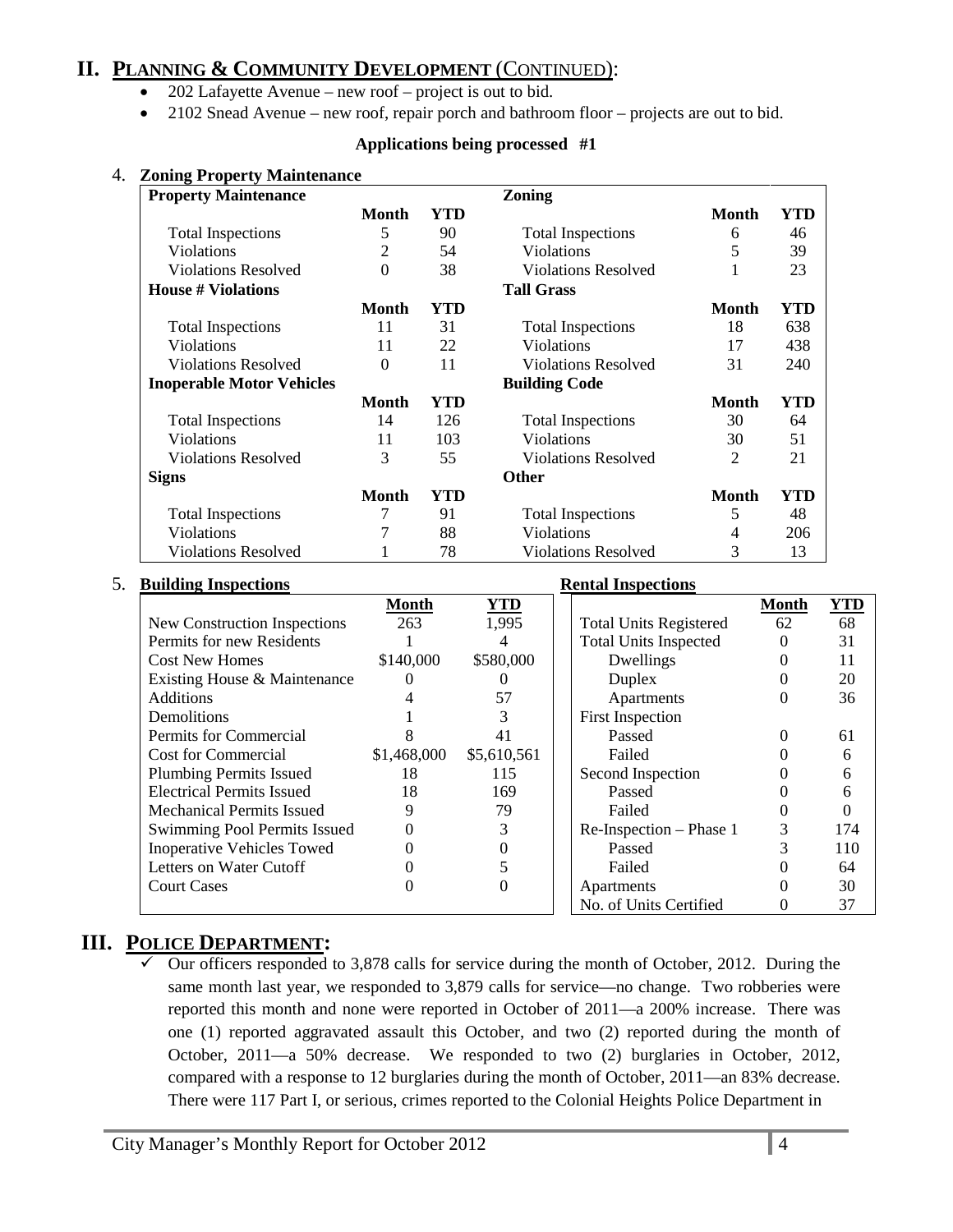# **III. POLICE DEPARTMENT** (CONTINUED)**:**

October, 2012. Eighty-eight (88) of those, or 75%, have been cleared. Specific percentages for the Part I crimes and arrests are available upon request.

- $\checkmark$  This past month we saw an increase of 18% in our overall arrests, going from 286 in October of 2011, to 349 in 2012. Arrests for larcenies and shoplifting both increased; however, most Part I crimes decreased overall.
- We really had a very nice month throughout the agency. We sponsored our annual *Celebrate Safe Communities Night* and had 27 sites participating throughout the city. Over \$1,500.00 was raised by Public Safety at our annual *Police vs. Fire Softball Game* and donated to the Susan G. Komen Foundation for research and early detection of breast cancer. A full audit of our Property Room was conducted. Every item was accounted for by our Services Bureau. We also participated in the High School's *Job Shadowing Program* and hosted four students interested in law enforcement.
- $\checkmark$  In addition, we prepped and planned for Hurricane Sandy's arrival and were very fortunate that it was basically a non-event for our agency and our citizens. However, any time you have the opportunity to plan and coordinate something of this magnitude, you learn from it for the next one—because there *will* be a next one.
- Our **Operations Bureau,** commanded by Capt. Keith Early, reports that 2013 court calendars have been submitted to the courts and all uniform personnel. Uniform personnel also prepared for VSU's homecoming, which had minimal impact on our services. Capt. Early recently praised ACO Stacey Arehart, as she was able to secure a donation of \$15,000.00 from the SPCA to be used toward the purchase of our new Animal Control truck and the bed carrier. We commend ACO Arehart for her positive relationships with area animal care agencies. Special recognition this month goes to Senior Officer Greg Thinnes for his efforts and outstanding work in the area of traffic safety in and around school zones at all of our schools. Senior Officer Thinnes went beyond his duties in educating citizens and businesses that "School's Open—Drive Safely".
- $\checkmark$  We are pleased to report that our narcotics K-9, *Blitz*, and his handler, Master K-9 Officer Eric Allen, were utilized 12 times over the month. Drugs and/or evidence of drug use were located on several uses and six separate drug arrests were made. We assisted Chesterfield County Police Department with a few vehicle searches that were within a close distance to our jurisdiction.
- Our **Law Enforcement Services Bureau,** commanded by Capt. Wayne Newsome, reported that all confiscated weapons from our Property Room have been turned over to Town Police to complete our weapons exchange. As an agency, we all qualified on our night fire course this past month; i.e., all officers and auxiliary volunteers qualified with their assigned service weapons. Law Enforcement Services also reported that final touches have been completed for our upcoming accreditation assessment scheduled for November  $12<sup>th</sup>–14<sup>th</sup>$ , 2012. We recently had two assessors spend a day doing file reviews and everything was found to be in order. I must say that the time is here and we are very hopeful that next month we will be reporting as a Virginia Accredited Agency.
- $\checkmark$  Our **Investigations Division** continues their solid efforts as usual. We have been kept busy recently by Social Services after the elementary school movie "Hugs and Kisses" was shown to the majority of our students. The showing resulted in several investigations of possible sexual abuse. At this point, no investigation has led to it being a criminal matter. Investigators are working on several cases, to include attempted strong armed robbery, construction fraud, grand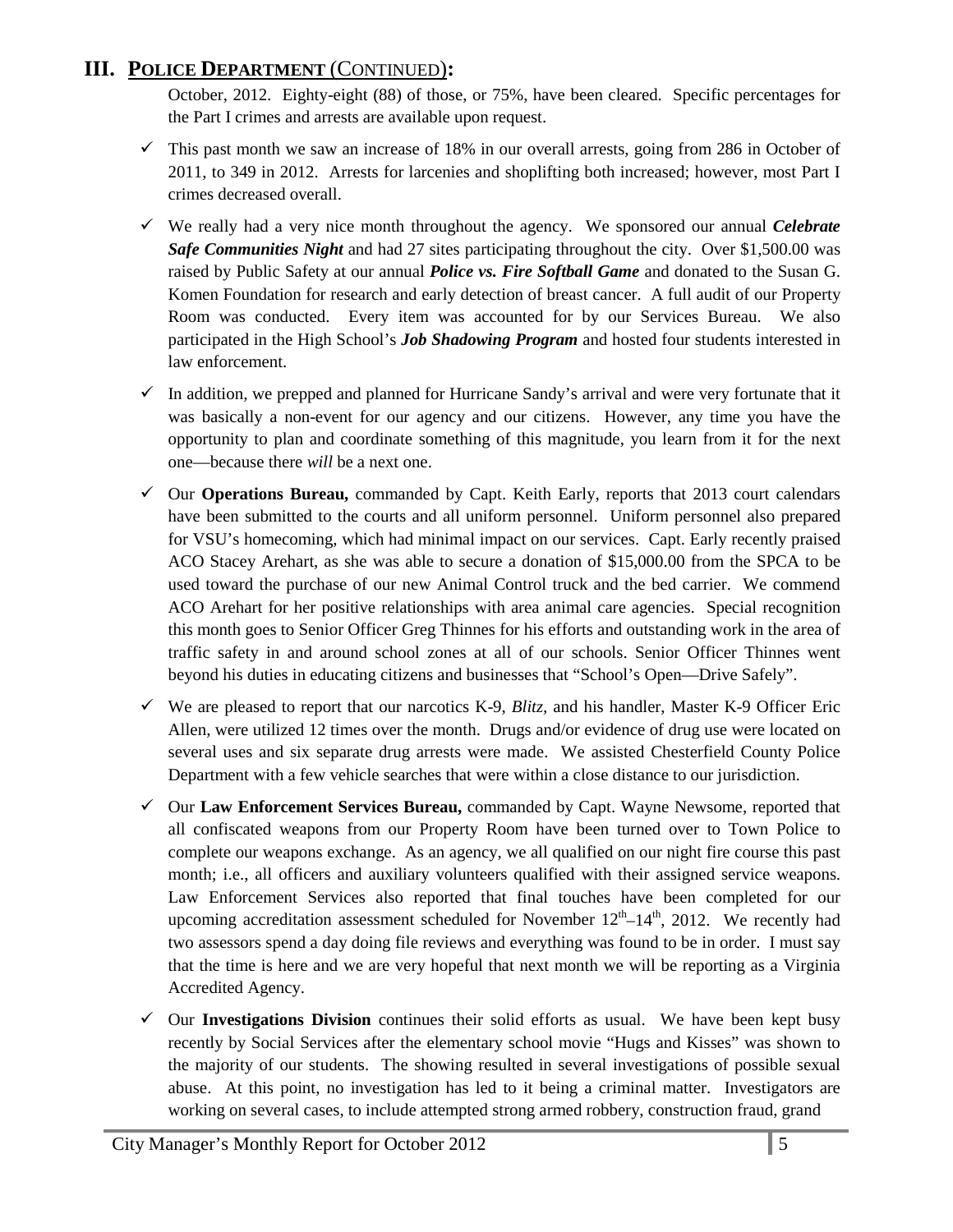# **III. POLICE DEPARTMENT** (CONTINUED)**:**

larceny, burglary, elder fraud, credit card fraud, possession of marijuana, and several larcenies of copper from vacant homes. Investigations recently cleared an armed robbery at Holiday Inn, where the night clerk was robbed of her personal items as well as the night's receipts. Investigators were able to locate the mask and gun used and received a full confession. Good investigative work!

- $\checkmark$  Investigations also assisted Dinwiddie County with the service of a search warrant for a resident who had been residing in our City for approximately two months. Officers were able to execute the warrant and recover numerous stolen firearms and household items from burglaries in Dinwiddie, Prince George, Amelia and Nottoway Counties. Sgt. Early processed 16 concealed weapon permits and two (2) precious metal permits over the course of the month.
- $\checkmark$  Overall, we made 349 arrests for the month, to include 42 felonies and 166 misdemeanors; worked 95 crashes; wrote 890 traffic citations; gave 1,161 verbal warnings; affected 24 DUI arrests and 19 drug arrests; and issued 52 parking citations.
- Our **Auxiliary Police and Sentinels** volunteered 165 and 18 hours respectively during the month. Duties included road races, football games, the terror trail, ride-alongs and training.
- **Senior Officer Greg A. Thinnes w**as been selected as our *Employee of the Month* for September, 2012. In the month of September, students and faculty of the Colonial Heights schools returned after their summer recess. Increased traffic and the presence of students near and at our schools generated a need to remind drivers that "School's Open—Drive Safely". Sr. Officer Thinnes was assigned the task of getting the message out and developing an enforcement blitz at the beginning of the new school year.
- *SCHOOL'S OPEN—DRIVE SAFELY* posters were placed at the entrances and exits of 45 businesses and government facilities the week prior to the reopening of schools. Sr. Officer Thinnes made contact with the responsible parties of each location and obtained permission to post the signage and arranged delivery.
- $\checkmark$  In addition, Greg coordinated efforts with Sr. Officer Sophie Benkendorf to utilize the department's speed trailer and mobile message board in select areas near our schools as a reminder to drivers to slow down and obey the school zone speed limits. Daylight officers were directed to slow traffic down through high visibility enforcement. This effort continued when the daylight squad was off, as Greg worked with Lt. Ferguson to coordinate continued enforcement on the evening shift. During the first three weeks of school, officers issued 14 summonses and gave 19 verbal warnings for violations in the school zones!
- $\checkmark$  As part of Sr. Officer Thinnes' initiative, A Squad officers each adopted a school and assumed traffic safety and enforcement responsibilities for that school while it is in session. Partly due to Greg's efforts, there were no crashes or similar incidents at or near the schools during the first month of the new school year. Sr. Officer Thinnes took ownership of this initiative and continues to offer ways in which the department can provide safer school zones throughout the school year.
- $\checkmark$  For his initiative and determination, we are presenting Greg with gift certificates to Buffalo Wild Wings Restaurant.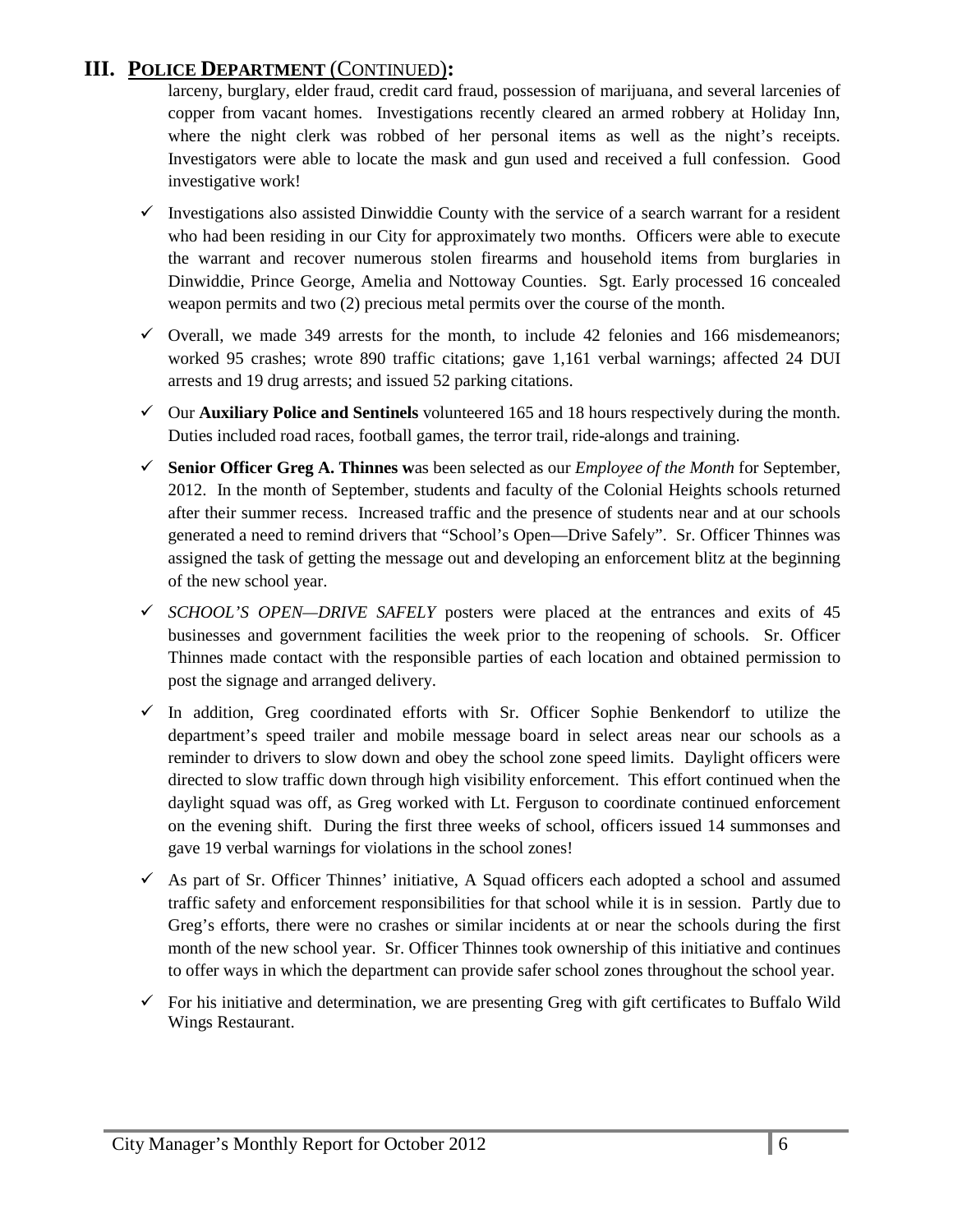# **IV. FIRE & EMS DEPARTMENT:**



#### **Total Fire Type Incidents: 105 Total EMS Patients: 200 (Total EMS incidents 263)**

*Fire units arrived on scene in less than 8 minutes on 90% of emergency incidents. (average response time 5:43 minutes)* 

*EMS units arrived on scene in less than 9 minutes on 90% of emergency incidents. <sup>U</sup>(average response time 5:55 minutes)*

| <b>Fire Division (number of incidents):</b> |  |                             |  |  |                                     |    |
|---------------------------------------------|--|-----------------------------|--|--|-------------------------------------|----|
| <b>Fires</b>                                |  | <b>Hazardous Situations</b> |  |  | Service calls and false calls       |    |
| <b>Building Fire</b>                        |  | Power Line Down             |  |  | Good Intent Calls                   | 28 |
| Cooking Fire                                |  | <b>Electrical Problem</b>   |  |  | <b>Public Service</b>               | 36 |
| Other Fire                                  |  | Natural Gas Leak            |  |  | Alarm Activation (no fire)          | 17 |
| Excessive heat/scorch                       |  | Gasoline Spill              |  |  | Child Seat Installation             | 8  |
|                                             |  | Refrigeration leak          |  |  | Smoke detector installation         |    |
| M/A EMS First Responder to Chesterfield     |  | 7                           |  |  | M/A received from Chesterfield Fire |    |
| M/A to Chesterfield Fire                    |  | 2                           |  |  |                                     |    |
| M/A to Dinwiddie                            |  |                             |  |  |                                     |    |
| M/A to Crater Technical Rescue Team         |  |                             |  |  |                                     |    |

| <b>EMS Division (number of patients):</b> |              |                                     |       |                                    |        |    |
|-------------------------------------------|--------------|-------------------------------------|-------|------------------------------------|--------|----|
| Abdominal Pain                            | 17           | Diarrhea                            | 1     | Poisoning/Drug Ingestion           |        | 1  |
| Allergic Reaction                         |              | Fever/Hyperthermia                  |       | <b>Respiratory Distress</b>        |        | 12 |
| <b>Altered Mental Status</b>              | 9            | <b>General Malaise</b>              | 1     | Seizure                            |        | 6  |
| Asthma                                    | $\mathbf{2}$ | Headache                            | 4     | Sting/Venomous Bites               |        |    |
| Back pain                                 | 1            | Hypertension                        | 1     | Stroke/CVA                         |        |    |
| Behavioral/Psychiatric                    | 11           | Hypotension                         |       | Substance/Drug Abuse               |        |    |
| <b>Bowel Obstruction</b>                  | 1            | Migraine                            | 1     | Syncope/Fainting                   |        |    |
| Cardiac Arrest                            | 3            | Nausea/Vomiting                     | 5     | Traumatic Injury                   |        | 47 |
| Cardiac Rhythm Disturbance                | 6            | No Apparent injury/illness          | 3     | Unconscious                        |        | 2  |
| <b>Chest Pain</b>                         | 23           | OB/Gyn Vaginal Hemorrhage           | 1     | Weakness                           |        | 12 |
| COPD (emphysema)                          | 1            | <b>Obvious Death</b>                | 1     | Other                              |        | 52 |
| Diabetic Hyperglycemia                    | $\mathbf{2}$ | Pain                                | 10    |                                    |        |    |
| M/A to Petersburg EMS                     | 4            |                                     |       | M/A received from Fort Lee EMS     |        | 2  |
| M/A to Hopewell EMS                       |              |                                     |       | M/A received from Chesterfield EMS |        |    |
| M/A to Dinwiddie EMS                      | 1            |                                     |       | M/A received from Petersburg EMS   |        |    |
|                                           |              | <b>EMS Transports (by facility)</b> |       |                                    |        |    |
| Southside Regional Medical Center         |              |                                     |       | 157                                | 78.50% |    |
| John Randolph Medical Center              |              |                                     |       | 13                                 | 6.5%   |    |
| CJW Medical Center - Chippenham Campus    |              |                                     |       | 17                                 | 8.5%   |    |
| <b>VCU Health Systems</b>                 |              |                                     |       | 6                                  | 3.00%  |    |
| <b>St. Francis Medical Center</b>         |              |                                     |       | 2                                  | 1.00%  |    |
| 3<br>VAMC Richmond (McGuire)              |              |                                     | 1.50% |                                    |        |    |
| CJW Medical Center – Johnston Willis      |              |                                     |       | 2                                  | 1.00%  |    |
| Total:                                    |              |                                     |       | 200                                | 100%   |    |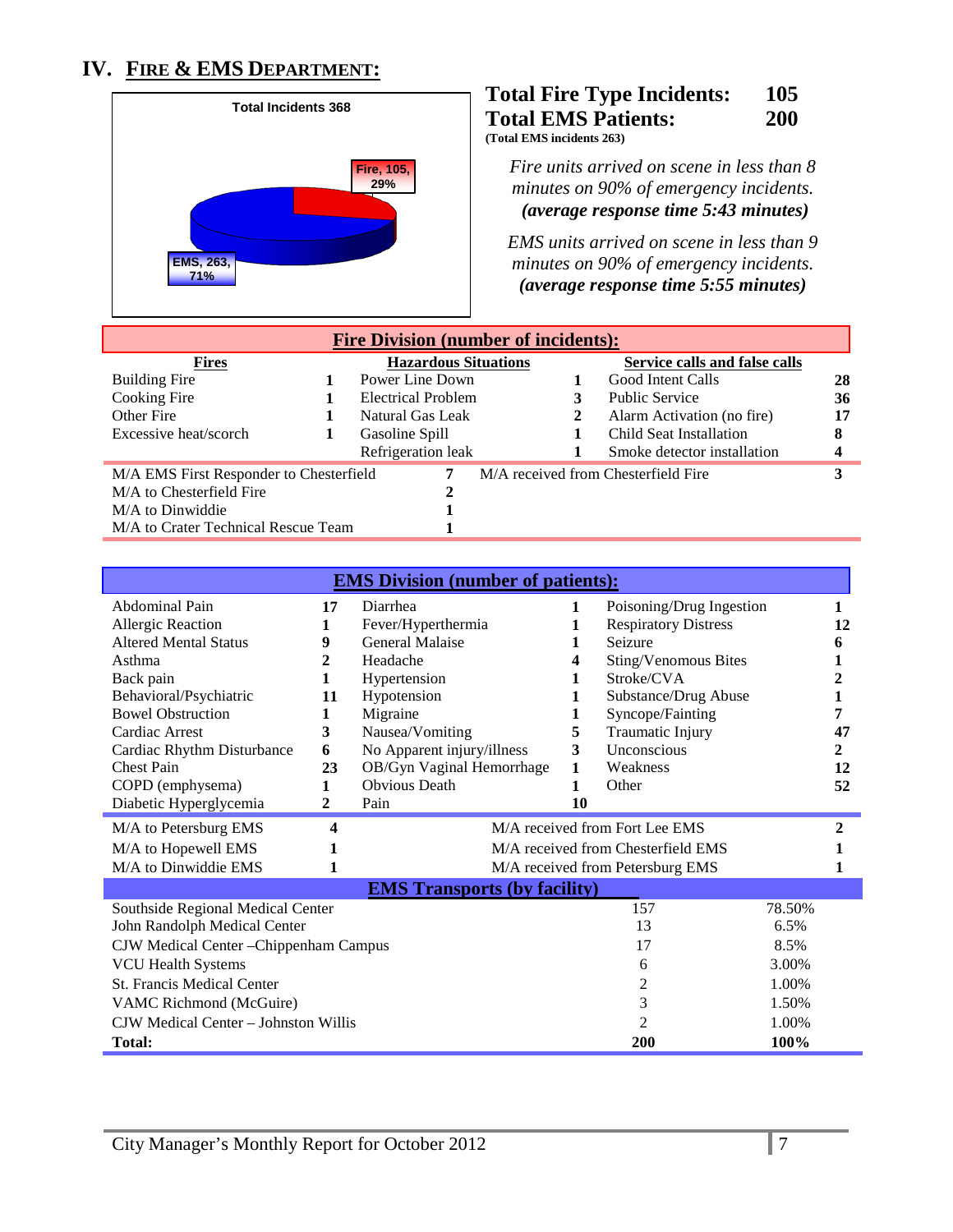# **V. FINANCE DEPARTMENT:**

**Finance -** Checks processed: 1,280

Nine alarm citations were processed during October.

**Purchasing -** 250 total purchase orders completed with 196 being processed by purchasing and 54 departmental purchases being reviewed as compared to 232 being completed for the same period in 2011. In addition, 172 check requests were prepared by departments which are not processed by purchasing.

#### **Bids Issued/Opened during the month**:

- **Invitation # 12-062802-1007 –** Telephone Service & Equipment, Data Lines and Call Accounting. Issued August  $10<sup>th</sup>$ . Proposals have been reviewed and Interviews will be held in November.
- **Invitation # 12-062502-1008** Financial Advisory Services, Proposals have been reviewed and Interviews will be held in November.
- **Invitation # 12-062502-1009** Tractor with Boom Rotary Mower, Issued Sept  $14<sup>th</sup>$  and Order was placed in October.

#### **Other Purchasing Activity:**

- Quote was issued for the City's July 4, 2013 show. A local vendor was awarded the show. Contract documents are presently being done.
- Dispatcher chairs were ordered, using a special provision in a General Service Administration contract.
- The Mechanical Equipment service contract was completed.
- Prospective furniture distributors for the Courthouse were interviewed with the City Engineer

#### **Risk Activity:**

- A driver, while attempting a U-turn on the Boulevard stuck an ornamental light pole.
- A driver, while trying to break for a cat crossing the road, struck two City street signs.

#### **Utility Billing:**

Bi-monthly Utility Bills Sent – 3,600

Delinquent Notices Sent –766 or 20.3% with 78 cut off for nonpayment

Set-off debt collected in October - \$40.39.

### **VI. HUMAN RESOURCES DEPARTMENT:**

#### **Advertisements**

No recruitments/advertisements were utilized during October 2012.

### **Applications & Testing**

A total of 20 applicants were selected to participate in the written test phase of the Telecommunicator hiring process, which will be completed on November 14, 2012.

### **Training**

 $\star$  New employees continue to complete required ICS and VML University on-line training courses.

#### **Miscellaneous**

- $\star$  A new employee orientation session was held for Pamela Wallace (City Clerk) in October 2012.
- $\star$  Attended the VML Insurance Programs Fall 2012 workshop on October 4, 2012 in Williamsburg, Virginia. Topics included: WMLIP updates, willful misconduct and reasonable suspicion.

#### **Worker's Compensation**

 $\mathcal{R}$  No workers' compensation reports were filed during the month of September 2012.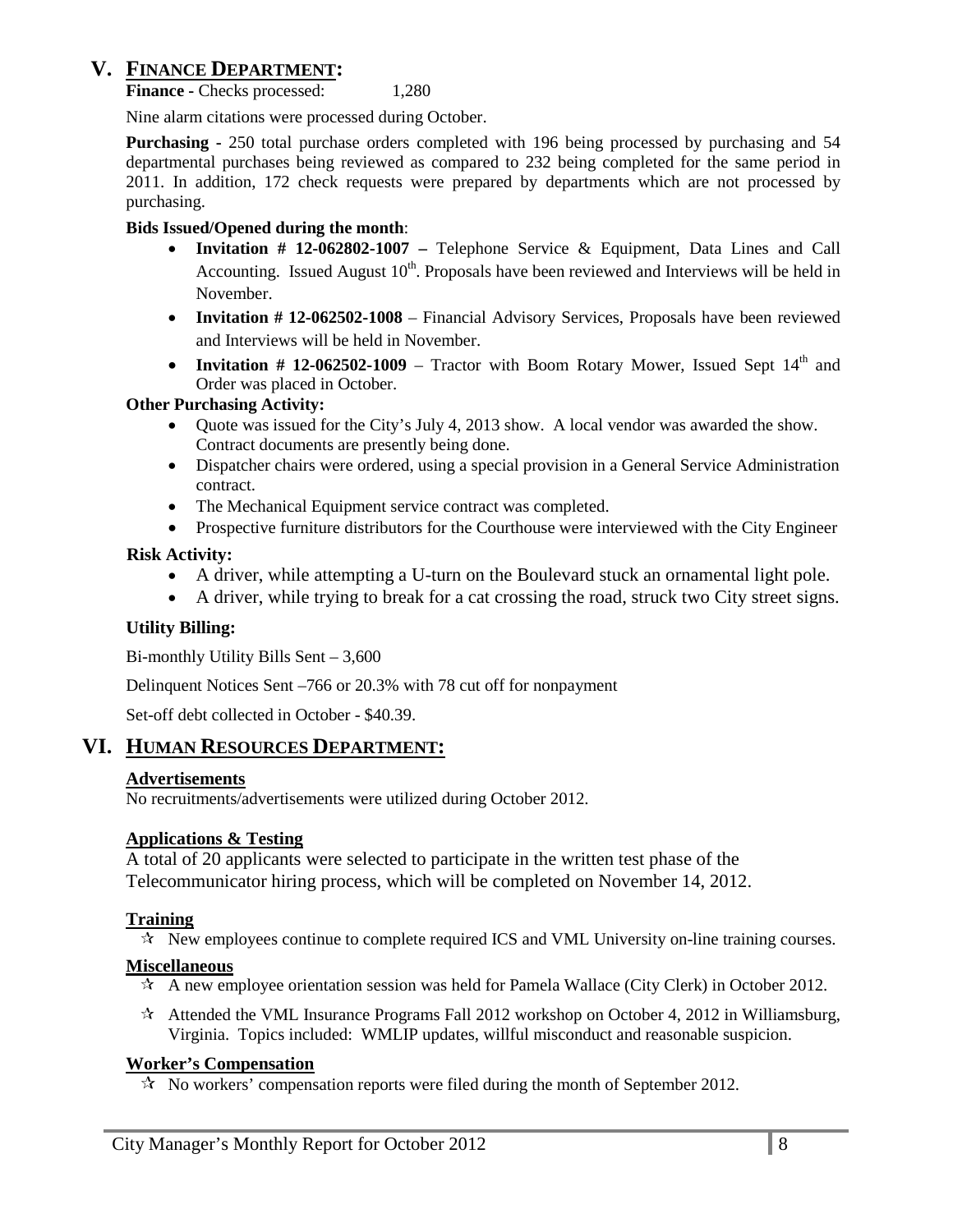# **VII. INFORMATION TECHNOLOGY DEPARTMENT:**

 $\hat{x}$  The City's website, **[www.colonialheightsva.gov](http://www.colonialheightsva.gov/)**, had 80,671 page views in the month of October.

| Top ten website modules accessed: | Top ten pages visited after home page: |
|-----------------------------------|----------------------------------------|
| News Flash                        | 1. Library                             |
| Calendar<br>2.                    | 2. Real Estate Records                 |
| 3. Alert Center                   | 3. Recreation & Parks                  |
| 4. Facilities Directory           | 4. Recreation Programs                 |
| 5. FAQs                           | 5. Police                              |
| 6. Photo Gallery                  | 6. Animal Control                      |
| 7. Site Search                    | 7. Education & Schools                 |
| 8. Staff Directory                | 8. Yard Sales                          |
| 9. Document Archives              | 9. Fire & EMS                          |
| 10. Bids/RFPs                     | 10. Online Bill Pay                    |
|                                   |                                        |

- $\star$  Citizens submitted and city staff processed 448 service requests and questions through the "Let Us Know" module during the month of October. The City of Colonial Heights' Facebook Page now has 2,406 fans.
- $\mathcal{R}$  Proactive Information Management completed 83.56 hours of IT service and maintenance for City departments this month.
- $\star$  Proposals for a new telecommunications system (phone and data) were reviewed and shortlisted to three vendors. Interviews/demonstrations by these vendors will take place on November  $8<sup>th</sup>$ .
- $\mathcal{R}$  The IS Coordinator wrote and submitted two grants to the VITA/Wireless Board in October: One requesting funds (\$2,000 max) for the Wireless 911 PSAP Education Program, and the second requesting funds (\$150,000 max) for the new 911 Switch. The IS Coordinator also arranged for vendors to provide a demonstration of the new Panasonic Toughpads as a potential replacements for the MDCs in Public Safety.

# **VIII. LIBRARY:**

- The library staff circulated 20,430 titles in October.
- The public computer center was used 1,771.
- 304 children participated in Storytime program.
- 152 residents registered for new library cards, and an average of 595 residents used the library each day.
- The library's meeting rooms were used 110 times.
- 4,645 residents visited the Colonial Heights Virtual Library to 1,989 articles from their homes and offices.

# **IX. RECREATION & PARKS DEPARTMENT:**

### **RECREATION DIVISION**

**In October, the Recreation Department hosted and partnered with numerous activities including the Total Terror Haunted Attraction at Fort Clifton Park, a Zumbathon Fundraiser for Susan G Komen for the Cure, Celebrate Safe Communities Night and the 12th Annual Halloween in the Park event. Our facilities also hosted a USSSA Fall Baseball Tournament, the Fire vs. Police Charity Softball game and many youth baseball and softball travel team practices. Youth football and Adult softball leagues are nearing their completion with playoffs starting for both in early November.**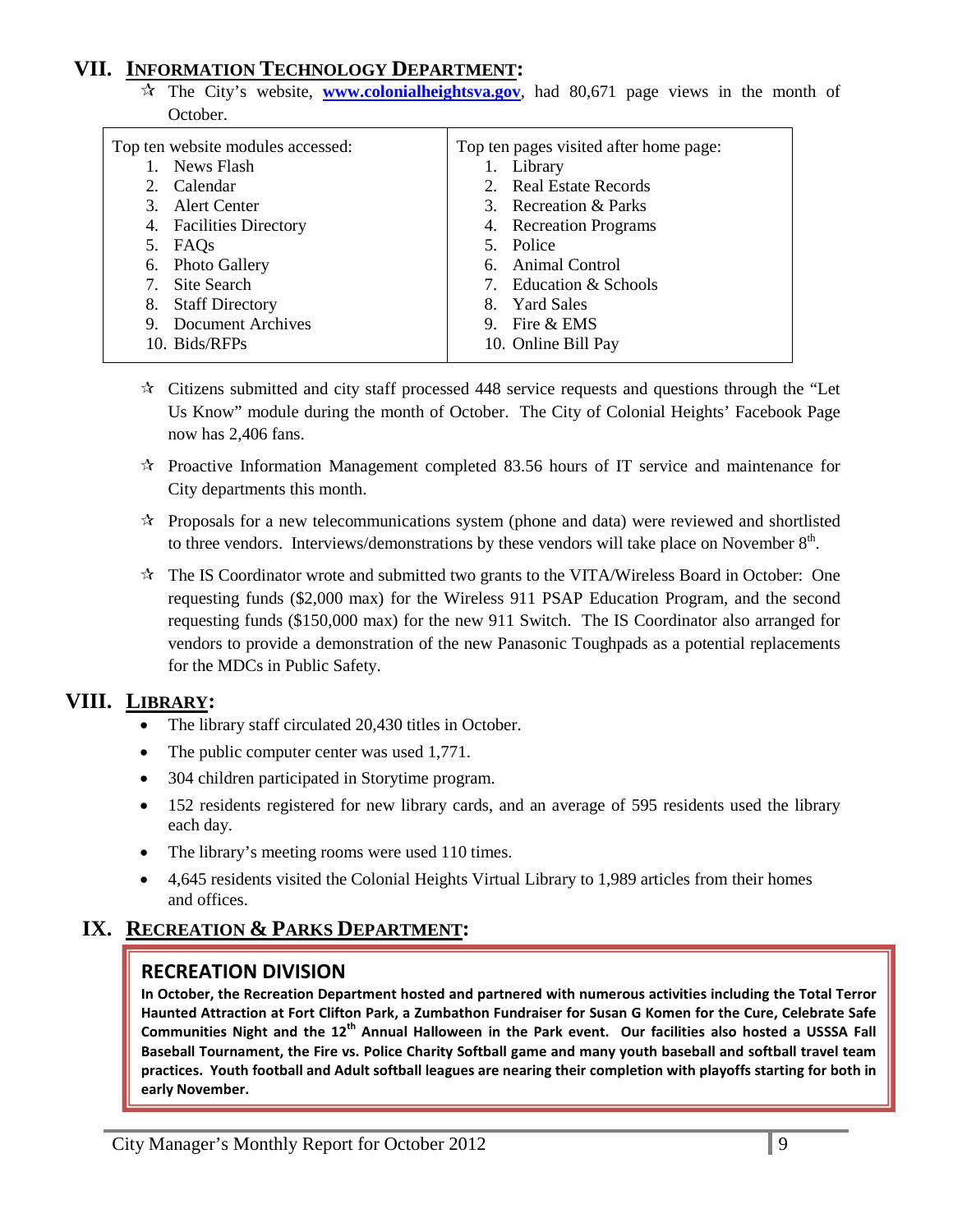# **RECREATION DIVISION** (CONTINUED)

**Our youth football players and cheerleaders took part in the "Colonials Tackle Hunger Food Drive" in the month of October; all items collected during the food drive are being donated to the Colonial Heights Food Pantry. The Food Drive ends in early November and it looks like we will reach our initial goal of 500 pounds donated. Cici's Pizza in Colonial Heights has sponsored this program with us and will provide a pizza party for the winning team in mid-November. Staff is already making preparations for Spring and Summer activities and is planning some new and exciting programs for 2013.**

| <b>Athletics</b>                           | 2012    | 2011  |
|--------------------------------------------|---------|-------|
|                                            | 20      | 20    |
| <b>Adult Softball (Fall League)</b>        | teams   | teams |
| <b>Youth Football</b>                      | 132     | 197   |
| <b>Youth Cheerleading</b>                  | 96      | 96    |
| <b>Boys Fall Instructional Baseball</b>    | 33      | n/a   |
| <b>Girls Fast Pitch Fall Ball</b>          | 28      | 14    |
| <b>Tennis Lessons</b>                      | 15      | n/a   |
| <b>Swim Lessons</b>                        | 6       | 6     |
| <b>Activities/Programs</b>                 | 2012    | 2011  |
| <b>College Financial Planning Workshop</b> | 17      | 30    |
| <b>Colonials Tackle Hunger Food Drive</b>  | 350 lbs | n/a   |
| <b>Total Terror Haunted Attraction</b>     | 718     | n/a   |
| <b>Zumbathon Event</b>                     | 50      | 121   |
| <b>CHMS Dance</b>                          | 23      | 66    |
| <b>Celebrate Safe Comm. Night</b>          | 27      | 50    |
| <b>Instructor Based Programs</b>           | 2012    | 2011  |
| <b>Karate</b>                              | 21      | 11    |
| Zumba                                      | 20      | 31    |
| <b>Cardio Fusion</b>                       | 14      | 26    |
| <b>Facility Usage</b>                      | 2012    | 2011  |
| <b>Community Room Attendance</b>           | 887     | 1,220 |
| <b>Community Room Reservations</b>         | 22      | 27    |
| <b>Pavilion Attendance</b>                 | 1,140   | 1,975 |
| <b>Pavilion Reservations</b>               | 47      | 33    |
| <b>Field Attendance</b>                    | 3,800   | 3,174 |
| <b>Field Rentals</b>                       | 50      | 28    |
| <b>Teen Center Attendance-CHHS</b>         |         |       |
| <b>Students</b>                            | 133     | 93    |
| <b>Teen Center Attendance-CHMS</b>         |         |       |
| <b>Students</b>                            | 188     | 372   |

# **PARKS – HORTICULTURE - B&G**

- Installed security cameras at Animal Shelter
- Replaced missing dog flaps at Animal Shelter
- Cleared pathways at Fort Clifton of tree limbs for Total Terror Halloween event
- Repaired washed out pathways at Fort Clifton
- Installed signs along walking trail at Roslyn Landing Park.
- Installed temporary fence in Shepherd Stadium for Police/Fire Dept. softball game. Removed fence after game.
- Removed net from backstop in Shepherd Stadium and scraped paint off block wall. Preparing wall to be bricked.
- Top dressed outfield area of B-field.
- Provided manpower in response for
- Hurricane Sandy.

#### **Horticulture**

- Removed summer flowers from sites and replanted with mums.
- Removed dead hollies from City Hall.
- Planted 41 nandinas, 3 gardenias and 6 boxwoods at City Hall.
- Cut suckers from crepe myrtles at sites.
- Planted 28 nandinas at sites.
- Hung wreaths at Legacy Garden and Welcome Sign entering City.
- Installed metal edging around flower beds at Legacy Garden.
- Trimmed shrubs as needed at all sites.
- Transplanted dogwood tree from Library to Flora Hill Park and planted new Dogwood at Library.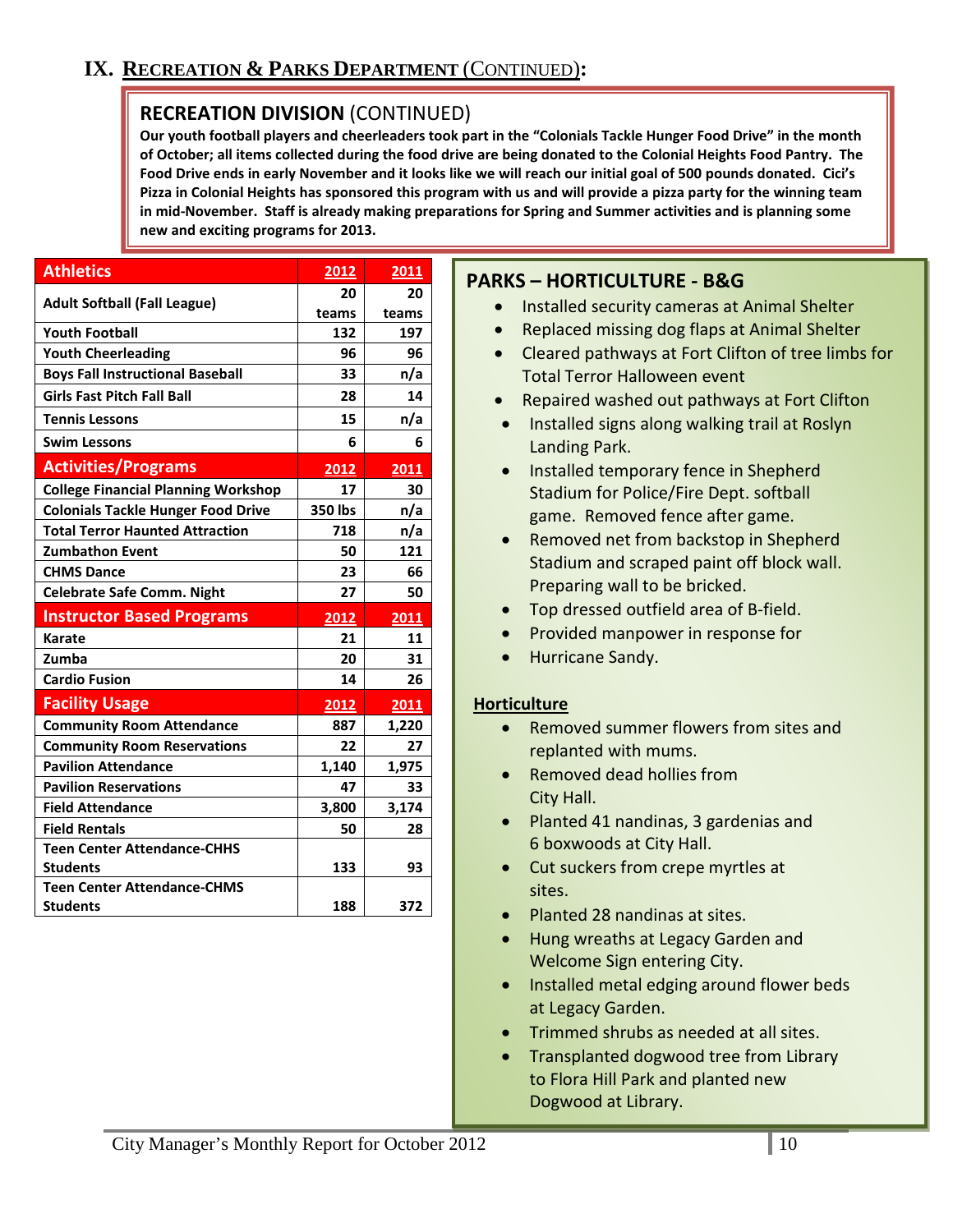# **IX. RECREATION & PARKS DEPARTMENT** (CONTINUED)**:**

| <b>ACTIVITIES</b>                                           | 2012                | 2011      |
|-------------------------------------------------------------|---------------------|-----------|
| AARP                                                        | 28                  | 36        |
| <b>Bingo in Center</b>                                      | 92.                 | 82        |
| <b>Bowling</b>                                              | 325                 | 320       |
| <b>Bridge Party</b>                                         | 84                  | 94        |
| <b>Bridge Tournament</b>                                    | 136                 | 132       |
| Crochet & Knitting                                          | 92                  | 66        |
| Games                                                       | 11                  | 0         |
| Golf at Prince George                                       | 620                 | 598       |
| <b>Golfers Meeting</b>                                      | 118                 | 111       |
| <b>Golfers Board Meeting</b>                                | 14                  | 0         |
| Senior Club Meeting                                         | 88                  | 172       |
| Senior Citizen Dance                                        | 72                  | 87        |
| Sing A-Long                                                 | 53                  | 51        |
| Sing A-Long-CH Health Center                                | 12                  | 13        |
| <b>Awareness/Education</b>                                  | 2012                | 2011      |
| <b>Flu Shots</b>                                            | 0                   | 22        |
| 3rd Thursday Rusty Woodburn                                 | 18                  | 0         |
| <b>Meet the Candidates</b>                                  | 98                  | n/a       |
| Wellness                                                    | 76                  | 25        |
| TRIAD                                                       | 60                  | 20        |
| <b>Classes</b>                                              | 2012                | 2011      |
| Craft Class (Stepping Stone)                                | 0                   | 9         |
| Painting Class 1st Saturday                                 | 8                   | 4         |
| Painting Class Kay Tirpak                                   | 0                   | 16        |
| <b>Painting Class Kids</b>                                  | 0                   | n/a       |
| Painters Group                                              | 18                  | 26        |
| Painting Workshop Brenda Harris                             | 0                   | 55        |
| Painting Workshop Dorothy Dent                              | 52                  | n/a       |
| Splash of Color                                             | 14                  | 14        |
| Tap Class Intermediate                                      | 74                  | 81        |
| Tap Class Advance                                           | 86                  | 101       |
| <b>Quilting Class</b>                                       | 0                   | 24        |
| <b>Open Quilting</b>                                        | 56                  | 17        |
| Watercolor                                                  | 21                  | 22        |
| Watercolor Faye Henderson Class                             | 39                  | 0         |
| <b>FITNESS</b>                                              | 2012                | 2011      |
| Cardio                                                      | 156                 | 0<br>147  |
| <b>Strength Training Class</b><br><b>Sit Down Exercises</b> | 185                 |           |
| <b>Floor Exercises</b>                                      | 183<br>60           | 191<br>48 |
|                                                             | 93                  | 67        |
| Yoga<br>Zoomer Boomer                                       | 203                 | 177       |
| Tai Chi                                                     | 23                  | 35        |
|                                                             |                     |           |
| <b>Trips</b><br><b>Blue Heron Restaurant</b>                | <u> 2012 </u><br>24 | 2011<br>0 |
| From the Heart                                              | 0                   | 12        |
| Museum Trip                                                 | 8                   | 10        |
| Riverside                                                   | 0                   | 24        |
| <b>Total</b>                                                | 3300                | 2923      |
|                                                             |                     |           |

# **Agency on Aging**

| <b>Meals</b>            | 2012     | 2011     |
|-------------------------|----------|----------|
| Home Del Meals          | 16       | 0        |
| <b>Site Meals</b>       | 186      | 155      |
| <b>Breakfast Meals</b>  | 26       | 0        |
| Bags                    | O        | 0        |
| Total                   | 228      | 155      |
| <b>Transportation</b>   | 2012     | 2011     |
| <b>Total Passengers</b> | 81       | 97       |
| <b>Total Trips</b>      | 507      | 582      |
| <b>Total Miles</b>      | 2606     | 2690     |
| Wheelchairs             | 2        | 10       |
| Volunteer Hours         | 5        | 18       |
| Donations               | \$350.00 | \$257.00 |

| <b>VIOLET BANK MUSEUM</b> |      |      |  |  |  |  |
|---------------------------|------|------|--|--|--|--|
|                           | 2012 | 2011 |  |  |  |  |
| Attendance                | 433  | 597  |  |  |  |  |

- **Attendance includes (133) VBM regular visitors, 1 outreach program on USS Constitution for the Colonial Heights Senior Citizens Club (25) and Ghosts of Violet Bank's Past (275)**
- **Two programs: USS Constitution & Ghosts of Violet Bank's Past.**
- **Accessed 1 item into collection: Lace cap belonging to Thomas Shore's widow, Jane Grey, Circa 1790.**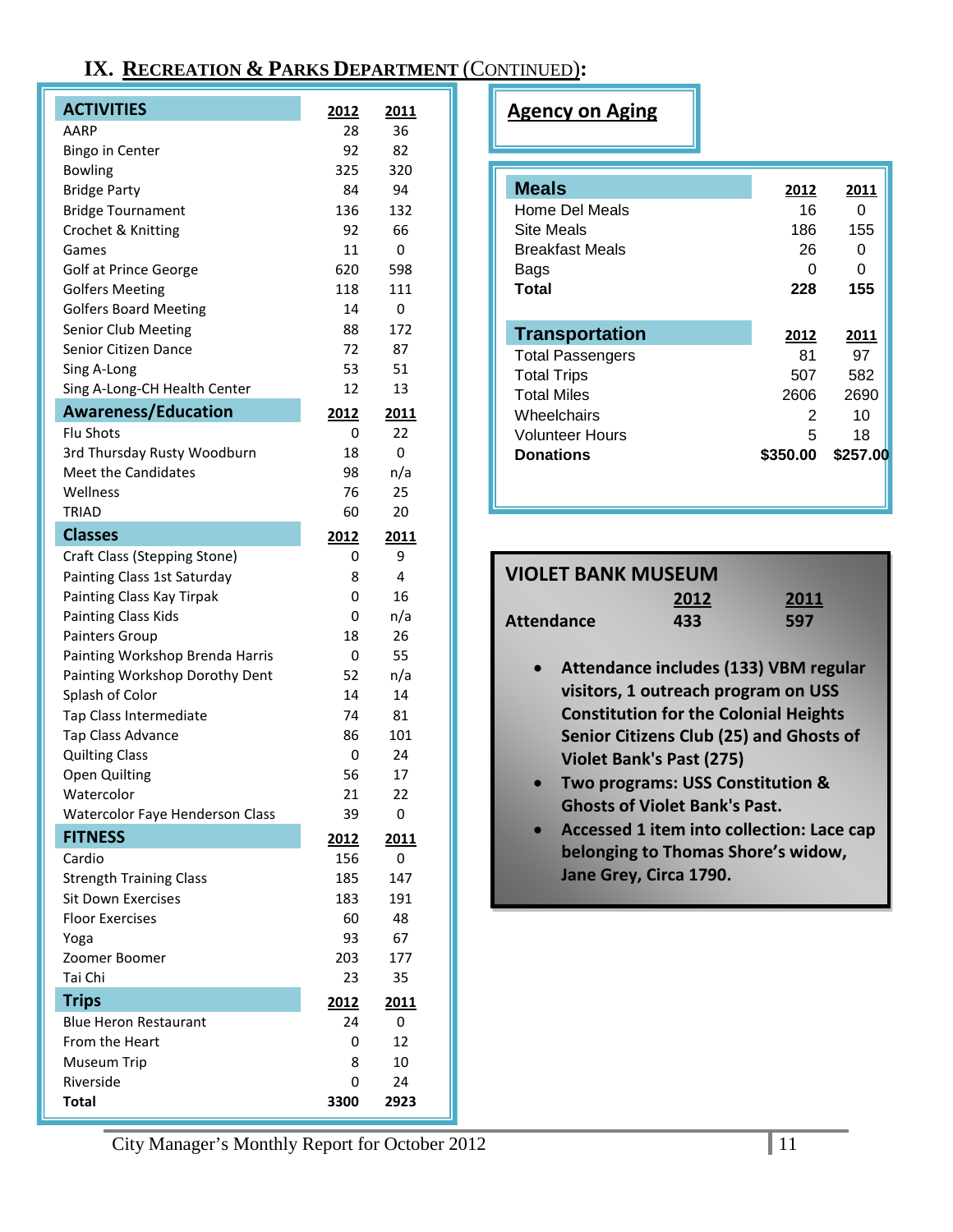# **X. OFFICE ON YOUTH & HUMAN SERVICES:**

# **YAC Activities**

- 16 YAC members attended October meeting
- Officers and advisor planned for November meeting
- 8 YAC members cleaned up James Avenue
- 7 YAC Members shopped for fleece for blankets
- 5 YAC members attended Project Sticker Shock
- 4 YAC members assembled fleece blankets for CARE Shelter with Swift Creek Woman's Club

# **Youth Service Commission**

• Met with Wayne Frith, Executive Director of SAFE.

# **Substance Abuse Prevention Activities**

• 15 Teens received Virginia ABC, VASAP, Drive Smart Virginia, Geico Insurance, MADD, AAA, State Police information at driver's licensing ceremony

# **Kids' After School Program**

- Enrollment:
	- o Tussing Elementary 16
	- o Lakeview Elementary 14
	- o North Elementary  $-21$  (2 on a waiting list)
	- $O$  CHMS 15
- Volunteers:
	- $O$  CHHS 5
	- o  $VSU-18$
	- $\circ$  Fort Lee 2
	- o Matoaca High School 25
- Interns:
	- o  $VSU 6$
- Outreach Project:
	- o Colonial Heights Food Pantry:
		- Students collected food for World Hunger Day
		- North students Made friendship bracelets for Africa
- Student Activities
	- o The elementary school students attended an interactive program called "Getting Along" presented by Abby Lynch. This program focuses on working together, building character, and being responsible.
	- o 38 students attended a fitness program at American Family Fitness where personal trainers taught them how to use the "Stride" equipment. They also enjoyed relay games and swimming.
- Program Coordinator Activities:
	- o Presentation to VSU Social Work Class
	- o Training for Matoaca High School
	- o VSU Intern Training

# **Substance Abuse Prevention Activities**

- 11 teens received Virginia ABC, VASAP, Drive Smart Virginia, Geico Insurance, MADD, AAA, State Police information at driver's licensing ceremony.
- Conducted a Project Sticker Shock with CH CADRE and VSU students.
- **Ongoing Monthly Meeting/Trainings**
	- Operation Christmas Child
	- Family Assessment Planning Team
	- Colonial Heights School Board Meeting
	- Inter-Agency Prevention Team